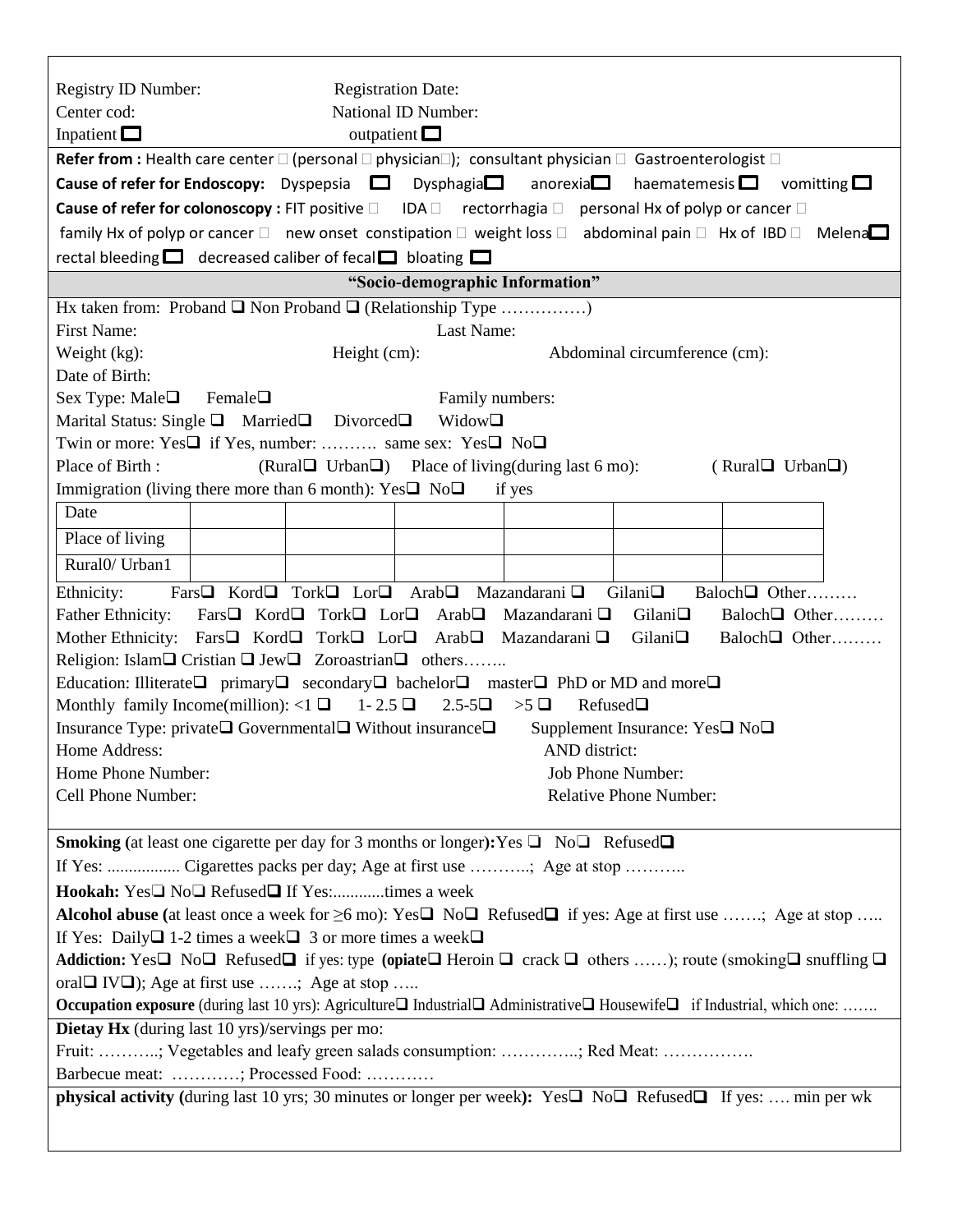|                                                                                              | <b>Clinical manifestation (last 3mon)</b> |             |                                                                                                                                                                                                                                                                                        |                                                                                           |             |                                                                       |                             |              |  |  |  |
|----------------------------------------------------------------------------------------------|-------------------------------------------|-------------|----------------------------------------------------------------------------------------------------------------------------------------------------------------------------------------------------------------------------------------------------------------------------------------|-------------------------------------------------------------------------------------------|-------------|-----------------------------------------------------------------------|-----------------------------|--------------|--|--|--|
| Constipation $\Box$ Yes $\Box$ No $\Box$<br>Use finger or hose for defecation $\blacksquare$ |                                           |             | If yes:                                                                                                                                                                                                                                                                                | Once per week $\Box$                                                                      |             | Once per day $\Box$ 2-3 times per week $\Box$                         |                             |              |  |  |  |
| Watery diarrhea $\square$                                                                    |                                           |             | Bloody diarrhea <u>D</u> Rectorrhagia D Melena D                                                                                                                                                                                                                                       | during 6 month $\Box$                                                                     |             | Unexplained weight loss >5%                                           | Abdominal pain $\square$    | Fever $\Box$ |  |  |  |
| Bristol stool form                                                                           | Type $1 \Box$ Type $2 \Box$               |             | Type $3 \Box$                                                                                                                                                                                                                                                                          | Type 4 $\Box$ Type 5 $\Box$                                                               |             |                                                                       | Type 6 $\Box$ Type 7 $\Box$ |              |  |  |  |
|                                                                                              |                                           |             | <b>Drug History</b>                                                                                                                                                                                                                                                                    |                                                                                           |             |                                                                       |                             |              |  |  |  |
| Drug                                                                                         | <b>Duration</b><br>(mo)                   | <b>Dose</b> | <b>Drug</b>                                                                                                                                                                                                                                                                            | <b>Duration</b><br>(mo)                                                                   | <b>Dose</b> | <b>Drug</b>                                                           | <b>Duration</b><br>(mo)     | <b>Dose</b>  |  |  |  |
| <b>ASA</b>                                                                                   |                                           |             | <b>TCA</b> drugs                                                                                                                                                                                                                                                                       |                                                                                           |             | Statin                                                                |                             |              |  |  |  |
| <b>NSAID</b>                                                                                 |                                           |             | <b>SSRI Drugs</b>                                                                                                                                                                                                                                                                      |                                                                                           |             | <b>ACE-I</b> or ARB                                                   |                             |              |  |  |  |
| Estrogen                                                                                     |                                           |             | PPI drugs                                                                                                                                                                                                                                                                              |                                                                                           |             | GnRH<br>(Decapeptide)                                                 |                             |              |  |  |  |
| <b>MTX</b>                                                                                   |                                           |             | Antipsychotic agent                                                                                                                                                                                                                                                                    |                                                                                           |             | Psyllium                                                              |                             |              |  |  |  |
| Anti-TNF                                                                                     |                                           |             | Gliclazide                                                                                                                                                                                                                                                                             |                                                                                           |             | Milk of magnesia                                                      |                             |              |  |  |  |
| Prednisolone                                                                                 |                                           |             | Insulin                                                                                                                                                                                                                                                                                |                                                                                           |             | Lactulose                                                             |                             |              |  |  |  |
| Tacrolimus                                                                                   |                                           |             | Glibenclamide                                                                                                                                                                                                                                                                          |                                                                                           |             | Sennaline                                                             |                             |              |  |  |  |
| Azathioprine                                                                                 |                                           |             | Pigolithazone                                                                                                                                                                                                                                                                          |                                                                                           |             | C-lax                                                                 |                             |              |  |  |  |
| Cellcept                                                                                     |                                           |             | metformin                                                                                                                                                                                                                                                                              |                                                                                           |             | Pidrolax                                                              |                             |              |  |  |  |
| Cyclosporine                                                                                 |                                           |             | Clomipramine                                                                                                                                                                                                                                                                           |                                                                                           |             | bisacodyl                                                             |                             |              |  |  |  |
| Anti-Cholinergic                                                                             |                                           |             | Ferrous sulfate                                                                                                                                                                                                                                                                        |                                                                                           |             | Vit D3                                                                |                             |              |  |  |  |
| Anti-convulcant                                                                              |                                           |             | Calcium channel blockers                                                                                                                                                                                                                                                               |                                                                                           |             | Calcium                                                               |                             |              |  |  |  |
|                                                                                              |                                           |             |                                                                                                                                                                                                                                                                                        |                                                                                           |             |                                                                       |                             |              |  |  |  |
|                                                                                              |                                           |             | <b>Past Medical History</b>                                                                                                                                                                                                                                                            |                                                                                           |             |                                                                       |                             |              |  |  |  |
|                                                                                              |                                           |             | IBD $\Box$ -Type: UC $\Box$ CD $\Box$ IC $\Box$ -Duration:  months -Extension: Proctitis $\Box$ Left sided $\Box$ Extensive or Pancolitis $\Box$<br>Diabetes mellitus $\Box$ - Duration (yr):  Coronary heart diseases $\Box$ underwant: CABG $\Box$ PCI $\Box$ Only Medical Rx $\Box$ |                                                                                           |             |                                                                       |                             |              |  |  |  |
|                                                                                              |                                           |             |                                                                                                                                                                                                                                                                                        |                                                                                           |             |                                                                       |                             |              |  |  |  |
| Dementia $\blacksquare$<br>Stroke : heart                                                    | CVA                                       |             | CKD<br>Brain Brain Francisco Strategie                                                                                                                                                                                                                                                 | Parkinson                                                                                 |             | MS                                                                    | Cirrhosis $\Box$            |              |  |  |  |
|                                                                                              |                                           |             | Transplantation □ -Renal □  yrs ago -Liver □  yrs ago -Heart□  yrs ago -Bone marrow□  yrs ago                                                                                                                                                                                          |                                                                                           |             |                                                                       |                             |              |  |  |  |
| Acromegaly $\Box$                                                                            |                                           |             | cholecystectomy $\Box$ yrs ago<br>Ureterocolic anastomosis $\Box$ yrs ago                                                                                                                                                                                                              |                                                                                           |             |                                                                       |                             |              |  |  |  |
|                                                                                              |                                           |             | Orchidectomy $\Box$ (Medical (GnRH, ) $\Box$ Surgical $\Box$ ) Lynch syndrome                                                                                                                                                                                                          |                                                                                           |             |                                                                       |                             |              |  |  |  |
|                                                                                              |                                           |             | Colectomy : No. 1. Yrs ago Gastrectomy : No. 1. Yrs ago Hysterectomy : No. 1. Yrs ago                                                                                                                                                                                                  |                                                                                           |             |                                                                       |                             |              |  |  |  |
| Hx of polyp                                                                                  | Stomach $\Box$                            |             | Small intestine $\square$                                                                                                                                                                                                                                                              |                                                                                           |             |                                                                       |                             |              |  |  |  |
|                                                                                              |                                           |             | Colorectal $\Box$ If yes: complete the ex-colonoscopic findings                                                                                                                                                                                                                        |                                                                                           |             |                                                                       |                             |              |  |  |  |
| Date $(y/m)$                                                                                 |                                           |             | Number   Larger size (mm) $\boxed{\text{Type}}^*$                                                                                                                                                                                                                                      |                                                                                           |             | Pathology                                                             |                             |              |  |  |  |
|                                                                                              |                                           |             |                                                                                                                                                                                                                                                                                        | $Ped \Box$ Ses $\Box$ Flat $\Box$ NS $\Box$                                               |             | $Ad \square$ Hyper $\square$ Juv $\square$ Ham $\square$ NS $\square$ |                             |              |  |  |  |
|                                                                                              |                                           |             |                                                                                                                                                                                                                                                                                        | $Ped \Box$ Ses $\Box$ Flat $\Box$ NS $\Box$                                               |             | $Ad \square$ Hyper $\square$ Juv $\square$ Ham $\square$ NS $\square$ |                             |              |  |  |  |
|                                                                                              |                                           |             |                                                                                                                                                                                                                                                                                        | $\overline{\text{Ped}} \square \overline{\text{Ses}} \square$ Flat $\square$ NS $\square$ |             | $Ad \square$ Hyper $\square$ Juv $\square$ Ham $\square$ NS $\square$ |                             |              |  |  |  |
|                                                                                              |                                           |             |                                                                                                                                                                                                                                                                                        | $Ped \Box$ Ses $\Box$ Flat $\Box$ NS $\Box$                                               |             | $Ad \square$ Hyper $\square$ Juv $\square$ Ham $\square$ NS $\square$ |                             |              |  |  |  |
|                                                                                              |                                           |             | Established polyposis syn. Adenomatous $\Box$ (FAP $\Box$ MAP $\Box$ Others )                                                                                                                                                                                                          |                                                                                           |             |                                                                       |                             |              |  |  |  |
|                                                                                              |                                           |             | Hyperplastic □ Peutz- Jeghers □ Juvenile polyposis □ Other                                                                                                                                                                                                                             |                                                                                           |             |                                                                       |                             |              |  |  |  |
| Hx of Cancer (date: $y/m$ ; age)                                                             |                                           |             |                                                                                                                                                                                                                                                                                        | $CRC \sqcup /$ ;                                                                          |             | Stomach $\Box$ /;                                                     |                             |              |  |  |  |
| Pancreatobiliary and Gallbladder $\Box$ ;                                                    |                                           |             |                                                                                                                                                                                                                                                                                        | Prostate $\Box$ /;                                                                        |             | Small intestine $\Box$ $\ldots$ ;                                     |                             |              |  |  |  |
| Thyroid Nodule $\Box$ /;                                                                     |                                           |             |                                                                                                                                                                                                                                                                                        | Thyroid cancer $\Box$ /;                                                                  |             | $\dots$ Esophagus $\Box$                                              |                             |              |  |  |  |
| Sebaceous gland tumor $\Box$ /;                                                              |                                           |             |                                                                                                                                                                                                                                                                                        | Brain $\Box$ /;                                                                           |             | Urinary tract $TCC \sqcup  / $ ;                                      |                             |              |  |  |  |
| Breast $\Box$ /;  Keratoacanthoma $\Box$ /;                                                  |                                           |             |                                                                                                                                                                                                                                                                                        | Ovary $\Box$ /;                                                                           |             | Endometrial $\Box$ /;                                                 |                             |              |  |  |  |
|                                                                                              |                                           |             | * Ped: Pedunculated, Ses: Sessile, Flat: Flat, NS: Not stratified                                                                                                                                                                                                                      |                                                                                           |             |                                                                       |                             |              |  |  |  |

† Ad: Adenoma, Hyper: Hyperplastic, Juv: Juvenile, Ham: Hamartoma, NS: Not stratified

| <b>Family History</b> |                     |          |           |                   |                          |           |                                             |  |  |  |  |
|-----------------------|---------------------|----------|-----------|-------------------|--------------------------|-----------|---------------------------------------------|--|--|--|--|
| Cancer code           | Name and<br>Surname | Relation | Dx<br>age | 1.Live.<br>2.Dead | Current age (if<br>live) | Death age | Death due to:<br>1. cancer<br>2. non cancer |  |  |  |  |
|                       |                     |          |           |                   |                          |           |                                             |  |  |  |  |
|                       |                     |          |           |                   |                          |           |                                             |  |  |  |  |
|                       |                     |          |           |                   |                          |           |                                             |  |  |  |  |

1. Adenomatous polyps 2. Non- adenomatous polyps 3. Colorectal cancer 4. Endometrial cancer 5. Ovary cancer 6. Small intestine cancer 7. Thyroid Cancer 8. Urinary tract TCC 9. Pancreatobiliary and Gallbladder cancer 10. Prostate cancer 11. Brain cancer 12. Sebaceous gland tumor 13. Keratoacanthoma 14. Breast cancer 15. Other cancer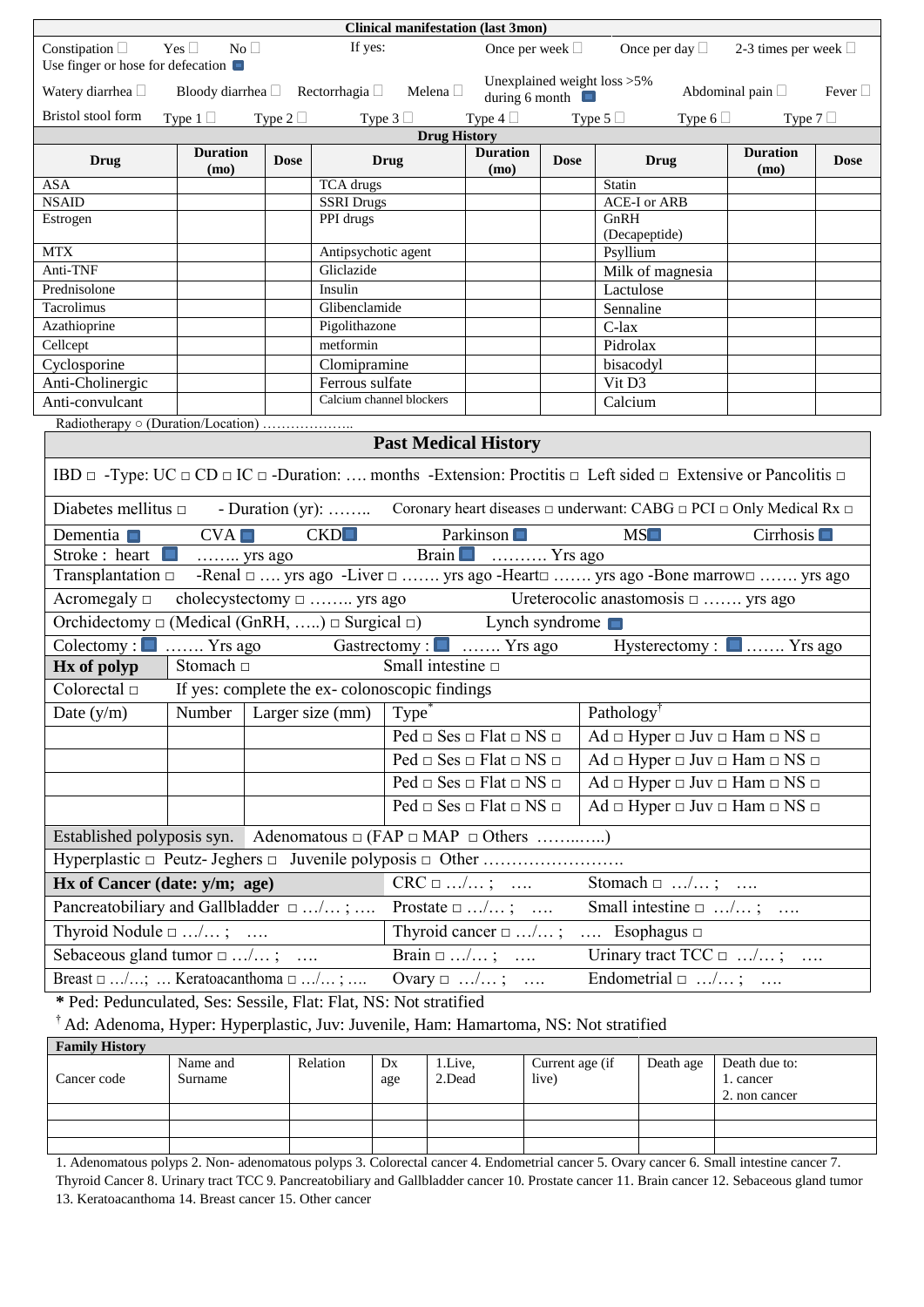## Colonoscopic findings:

Physician name :

Type of preparation: Standard ■ rapid ■ semi rapid ■

1.powder ( type / number): clean prep  $\blacksquare$  /... Colotrans -E  $\blacksquare$  /... Pidrolax powder  $\blacksquare$  /.... NAC : $\Box$ Tab Bisacodyl : ……

Preaparation of Colonoscopy:

| <b>BBPS</b>                                              |        | 3 | 2 | 0 |  |
|----------------------------------------------------------|--------|---|---|---|--|
| 3=Excellent<br>$2 = Good$<br>$1 = P0$<br>$0$ =Inadequate |        |   |   |   |  |
|                                                          |        |   |   |   |  |
| $_{\rm LC}$                                              |        |   |   |   |  |
| TC                                                       | $\Box$ |   |   |   |  |
| RC                                                       |        |   |   |   |  |
| <b>BBPS=</b>                                             |        |   |   |   |  |

Fig. 3. Boston bowel preparation scale (BBPS). LC: Left colon. TC: Transverse colon. RC: Right colon.

| Findings              | lamion |                                             |                              | polyp                                                                                                                   |                 |          |                          |               | Paris          |                              |                   |
|-----------------------|--------|---------------------------------------------|------------------------------|-------------------------------------------------------------------------------------------------------------------------|-----------------|----------|--------------------------|---------------|----------------|------------------------------|-------------------|
| location              |        | Largest<br>Size<br>(a)                      | Feature                      | Polypectomy(P)<br>Bx(B)                                                                                                 | number          | Tumor(c) | Suspicious to<br>IBD (d) | Others(e)     | NBI pattern(1) | polypectomy(2))<br>Method of | classification(3) |
| Teminal ileum         |        |                                             |                              |                                                                                                                         |                 |          |                          |               |                |                              |                   |
| cecum                 |        |                                             |                              |                                                                                                                         |                 |          |                          |               |                |                              |                   |
| Ascending<br>colon    |        |                                             |                              |                                                                                                                         |                 |          |                          |               |                |                              |                   |
| Transverse<br>colon   |        |                                             |                              |                                                                                                                         |                 |          |                          |               |                |                              |                   |
| Descending<br>colon   |        |                                             |                              |                                                                                                                         |                 |          |                          |               |                |                              |                   |
| sigmoid               |        |                                             |                              |                                                                                                                         |                 |          |                          |               |                |                              |                   |
| rectum                |        |                                             |                              |                                                                                                                         |                 |          |                          |               |                |                              |                   |
| Anal canal            |        |                                             |                              |                                                                                                                         |                 |          |                          |               |                |                              |                   |
| a)                    |        | Size: $1: <5$ mm                            |                              | $2: 5-10$ mm                                                                                                            | $3: > 10$ mm    |          |                          |               |                |                              |                   |
| b)                    |        | 1: Pedunculated                             |                              | $2:$ sessile                                                                                                            | 3: Falt         |          |                          | 4: diminutive |                |                              |                   |
| $\mathbf{c})$         |        | 1;Circumferefential                         |                              | 2 : semi circumferential                                                                                                |                 |          |                          |               |                |                              |                   |
| 1.U.C<br>$\mathbf{d}$ |        |                                             | 2. C.D                       |                                                                                                                         | 3.Indeterminate |          |                          |               |                |                              |                   |
| e)                    |        | 1. Diverticulla<br>5. Solitary rectal Ulcer |                              | 2. Telangectasia 3. internal hemorrhoid 4. Anal fissure<br>6. Others 7. rectal varice                                   |                 |          |                          |               |                |                              |                   |
|                       |        |                                             |                              | Complications of colonoscopy : 1.Perforation ■                                                                          |                 |          |                          |               |                |                              |                   |
|                       |        |                                             |                              |                                                                                                                         |                 |          |                          |               |                |                              |                   |
|                       |        |                                             |                              | 2. Bleeding: If yes: Mild Mod Severe $\blacksquare$ / early (<28 days) late>28 days                                     |                 |          |                          |               |                |                              |                   |
|                       |        |                                             | 5. Death due to complication | 3. Cardio pulmonary arrest $\Box$ other  4. surgery due to complication Yes $\Box$<br>$Yes \Box$<br>$\mathrm{No}\,\Box$ |                 |          |                          |               |                | No                           |                   |
|                       |        |                                             |                              |                                                                                                                         |                 |          |                          |               |                |                              |                   |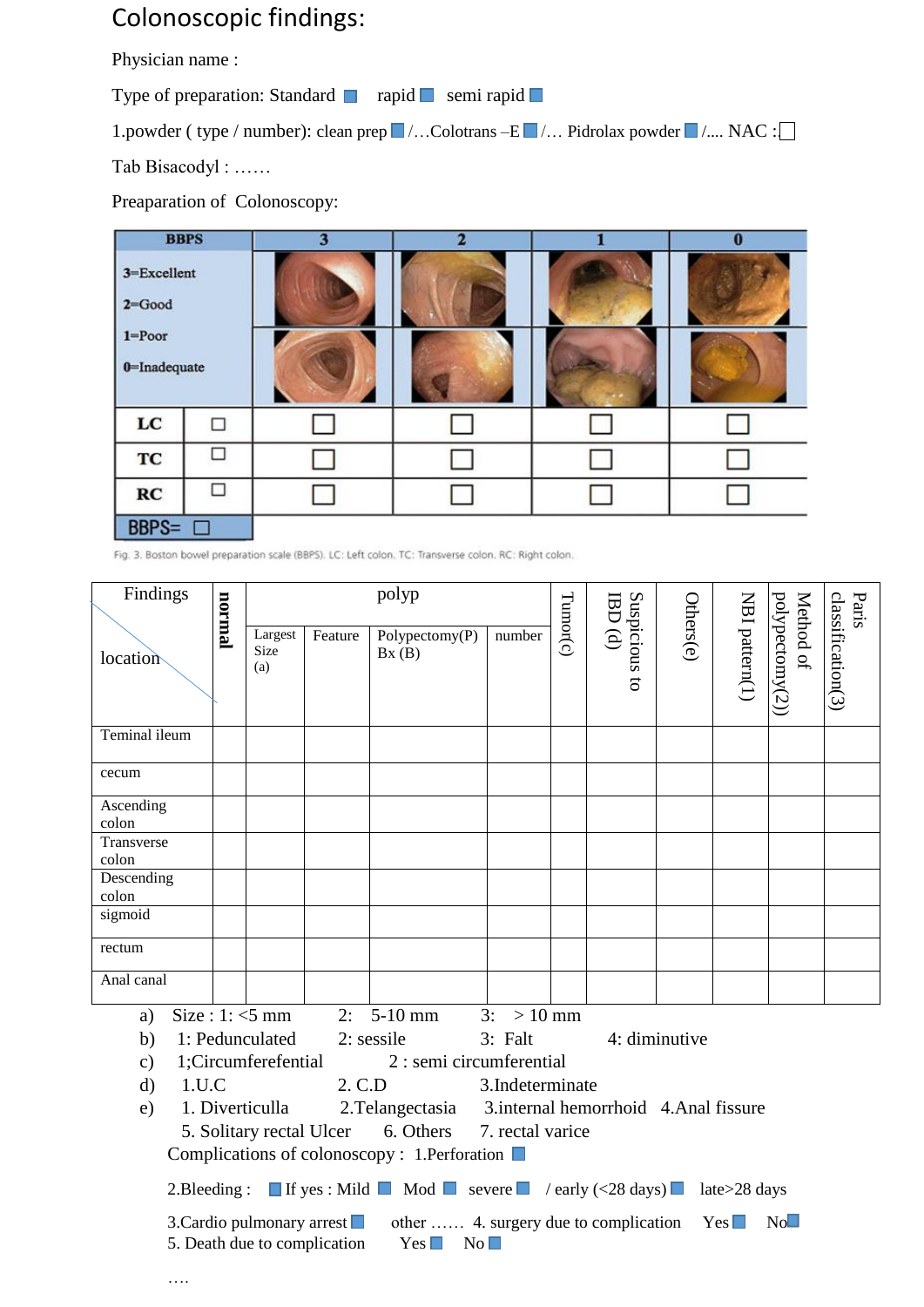| Cecum intubation time :                 |         |                 |                 |                                                                                                           |             |  |  |  |  |  |
|-----------------------------------------|---------|-----------------|-----------------|-----------------------------------------------------------------------------------------------------------|-------------|--|--|--|--|--|
| Total Time of colonoscopy:              |         |                 |                 |                                                                                                           |             |  |  |  |  |  |
| Terminal ileum intubation : $yes$<br>No |         |                 |                 |                                                                                                           |             |  |  |  |  |  |
| Polyp detection:                        |         | forward $\Box$  | backward $\Box$ |                                                                                                           |             |  |  |  |  |  |
| Hyoscine injection :                    |         | $yes \Box$      | $\rm no$        |                                                                                                           |             |  |  |  |  |  |
|                                         |         |                 |                 |                                                                                                           |             |  |  |  |  |  |
| <u>1:</u>                               |         |                 |                 |                                                                                                           |             |  |  |  |  |  |
| $1.A)$ faint                            |         |                 |                 | 1.B) Regular meshwork 1.C irregular meshwork                                                              | 1.D) sparce |  |  |  |  |  |
| 1. E) normal                            |         |                 |                 |                                                                                                           |             |  |  |  |  |  |
|                                         |         |                 |                 |                                                                                                           |             |  |  |  |  |  |
| $2_{\cdot}$                             |         |                 |                 |                                                                                                           |             |  |  |  |  |  |
| 2.A) cold snare                         |         |                 |                 | 2.B) hot snare $2.C$ ) EMR $\begin{cases} C1. \text{ En-block} \\ C2. \text{ Piece-méal EMR} \end{cases}$ |             |  |  |  |  |  |
|                                         |         |                 |                 |                                                                                                           |             |  |  |  |  |  |
| $2.D$ ) $ESD$                           |         | 2.E) Hybrid ESD |                 |                                                                                                           |             |  |  |  |  |  |
|                                         |         |                 |                 |                                                                                                           |             |  |  |  |  |  |
| 3.                                      |         |                 |                 |                                                                                                           |             |  |  |  |  |  |
| $0-Is$                                  | $0-Ip$  |                 | $0-Isp$         |                                                                                                           |             |  |  |  |  |  |
| $0-IIa$                                 | $0-IIb$ |                 | $0-IIc$         |                                                                                                           |             |  |  |  |  |  |
| $0-III$                                 |         |                 |                 |                                                                                                           |             |  |  |  |  |  |
|                                         |         |                 |                 |                                                                                                           |             |  |  |  |  |  |